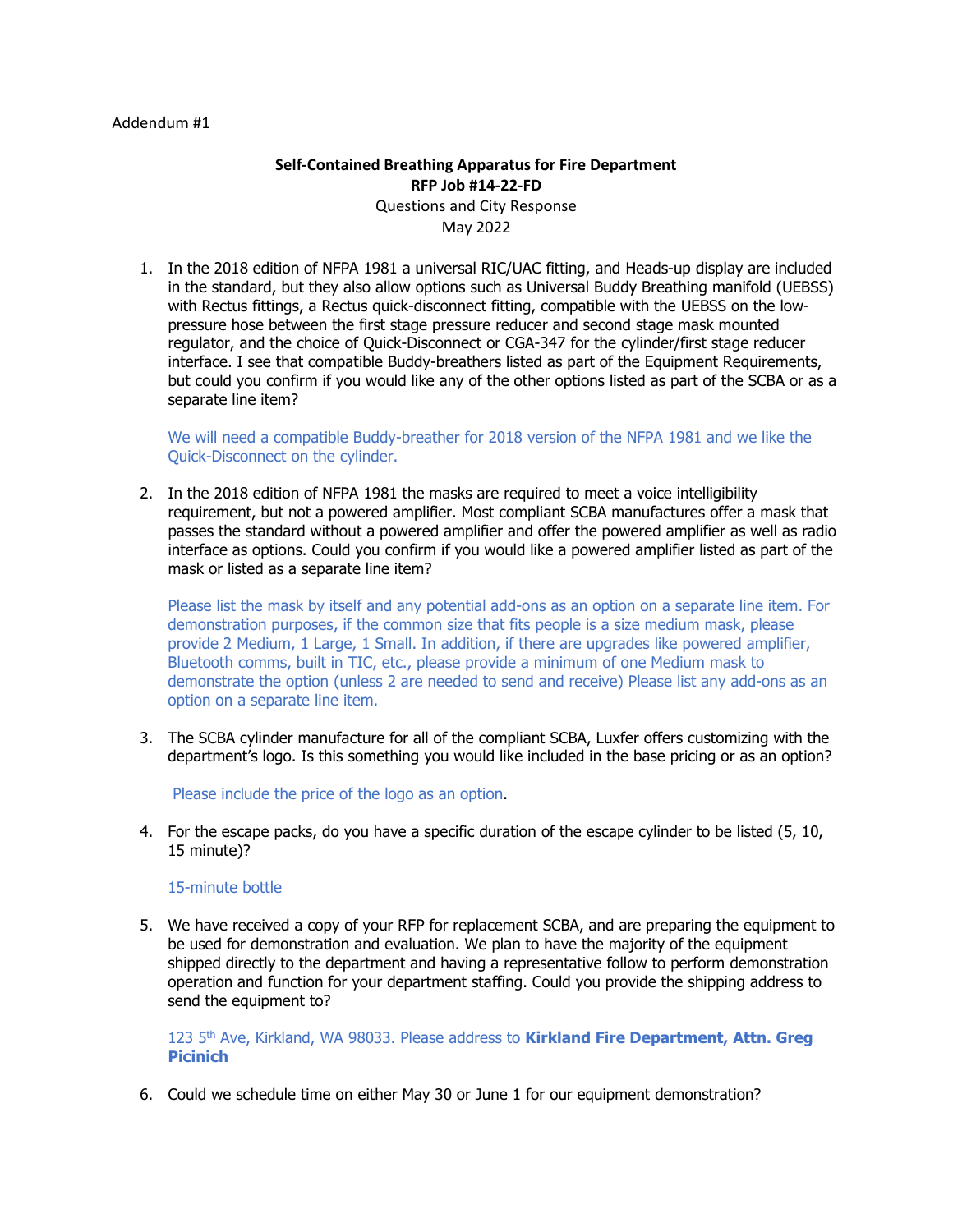Schedule directly with Greg Picinich, *gpicinich@kirklandwa.gov* 

# 7. What is the expectation for "periodic" training?

We currently have 3 technician level SCBA repair techs on our team. We want access to classes so that they can be qualified to work on the SCBA's for routine maintenance, on-site repairs, annual flow testing and refresher training as needed. Minimum once per year availability.

### 8. What timeframe would you prefer to have the SCBA presentation?

We would like it when the equipment is delivered, or as soon after as we can get scheduled. The presentation will be to up to 4 people. These are the ones who will introduce them to the rest of the department.

#### 9. Does your department prefer to have the evaluation during the same period as the presentation?

We would like the presentation to the SCBA team/ shift reps (up to 4 people). The SCBA team will then introduce the equipment to the rest of the department so that they have the ability to evaluate over approximately a 30-day period.

# 10. What brand and model of radio does Kirkland FD use?

Motorola apx 6000 xe,

11. What are the specific expectations of compatibility required with surrounding departments?

We desire compatibility with buddy breathers, RIT kits, and any other emergency procedures

12. What size cylinder is desired as part of the SABA system?

15 min for escape packs

13. What current low-pressure fitting is utilized on the SABA system?

#### "cjen" fitting

14. Considering the NFPA 1981-2018 change of the low-pressure fitting on the SCBA to be a Rectus fitting, does Kirkland Fire want the SABA system to be bid with the Rectus?

Yes, we want the SABA systems to be interoperable with air packs

15. To be compatible with neighboring agencies, does Kirkland Fire want vendors to bid a quick connect fitting on the 2<sup>nd</sup> stage regulator? This is how Kirkland's current SCBA, along with their neighbors are configurated.

Yes.

16. Mask fit testing is accomplished one of two ways. Negative pressure or measuring particulate inside of the mask. Does Kirkland Fire have a preference on the machine? This may result in some vendors not bidding this line item.

Quantitative testing. Particulate in the mask.